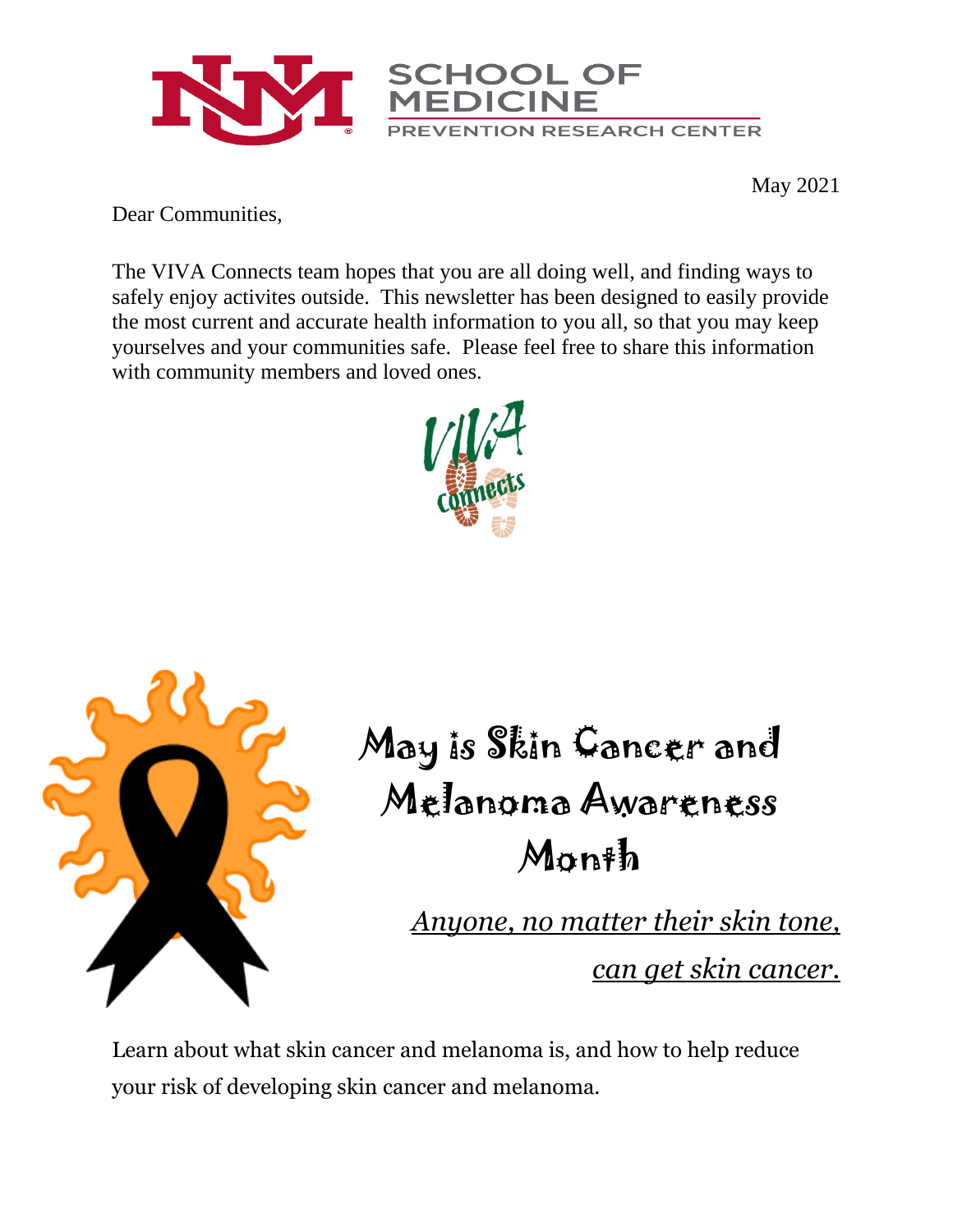#### **What is Skin Cancer?**

Skin Cancer is the most common type of cancer in the US. Skin Cancer is most commonly caused from too much UV ray (sun rays and artificial UV tanning bed light) exposure to the skin. This damages the skin cells and causes them to grow abnormally and damage your body.

### **What is Melanoma?**

Melanoma is a type of skin cancer that is very common and causes the most types of skin cancer deaths.

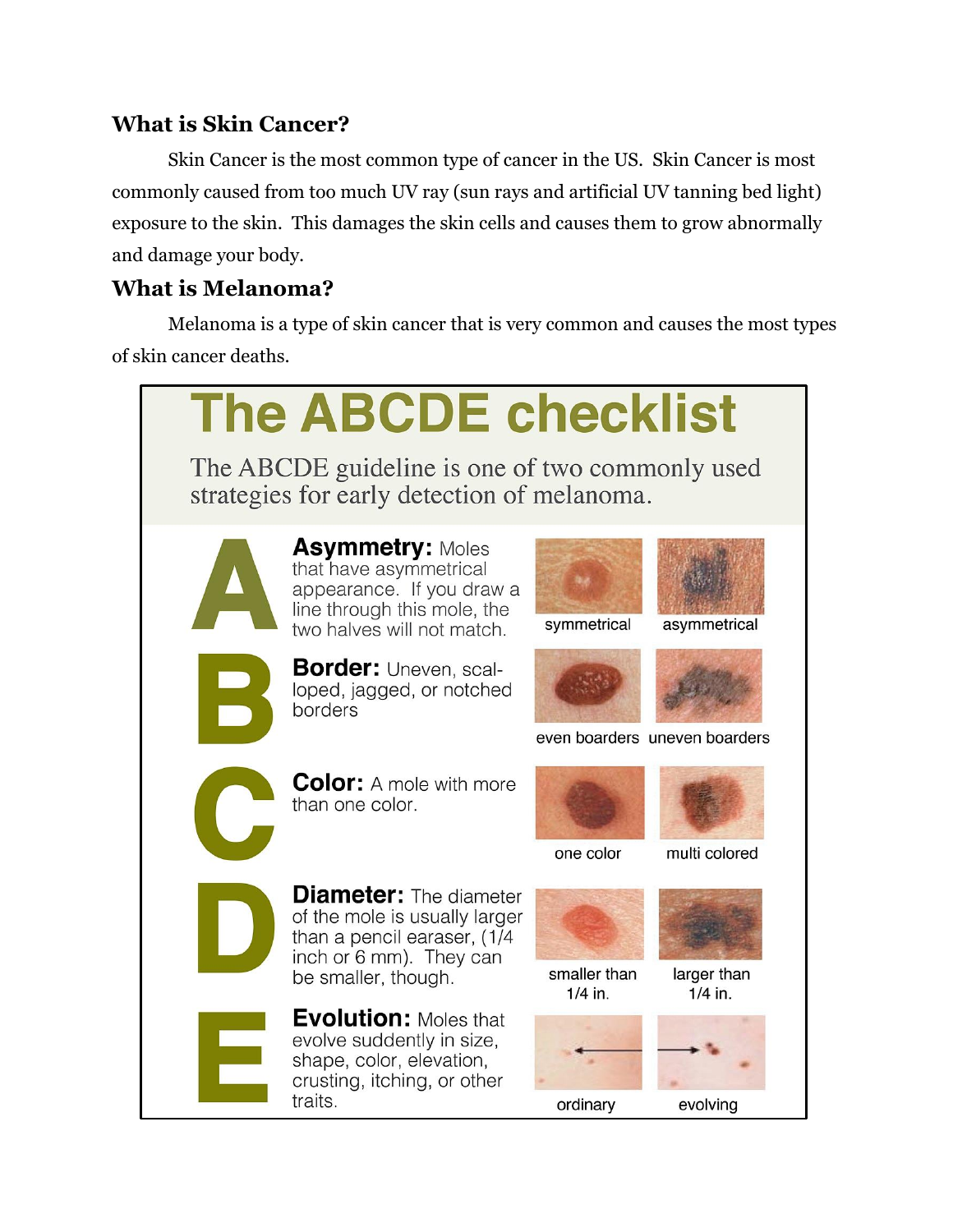#### **How to help prevent Skin Cancer and Melanoma**

Protect your skin from UV ray (sun rays and artificial UV tanning bed light) *all year round*. UV rays from the sun can still damage your skin even on cloudy cold days! See the infographic below for ways to help protect your skin.

# It's easy to protect yourself from UV exposure...



Long-sleeved shirts, pants, and a wide-brimmed hat offer the best protection. If you're wearing a baseball cap or short-sleeved shirt, make sure to put sunscreen on your ears, neck, and arms.



Seek shade as much as possible between 10 a.m. and 4 p.m., which are peak times for sunlight. Avoid indoor tanning.

Use a sunscreen of at least SPF 15 on any exposed skin, and don't forget to re-apply it every two hours, as well as after swimming, sweating, or toweling off.



If you work outdoors, ask about sun protection at your job, like wearing sun-protective clothing.

It is also important to visit a dermatologist every year so that they can examine your skin. Dermatologists can help see early signs of melanoma and other skin cancers on your body. Typically, dermatology visits are covered by insurance- call your insurance company to ask about coverage and options in your area for annual visits.

For more information, visit: <https://www.cdc.gov/cancer/skin/badges.htm>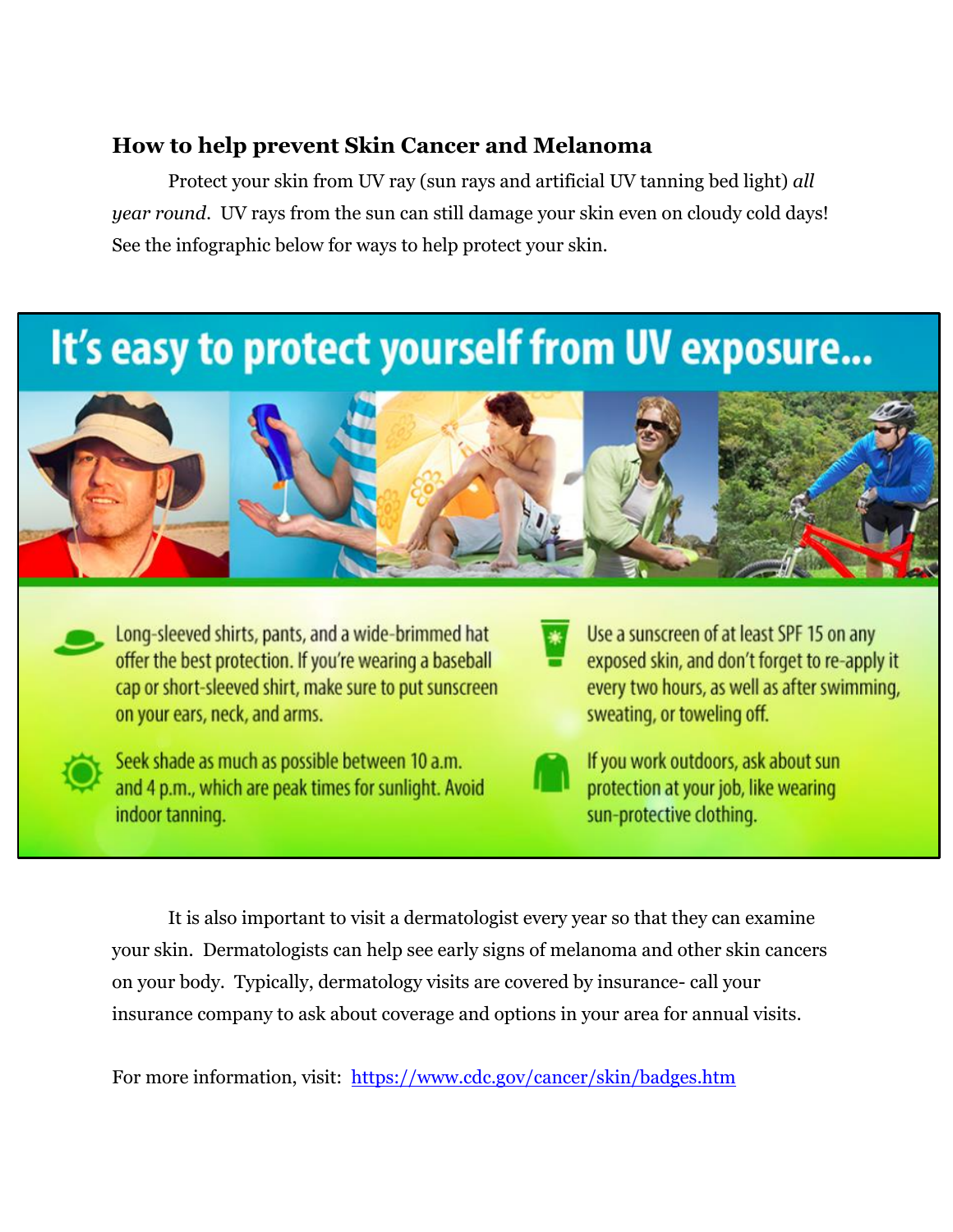## Community Highlight: Cuba Pathways Project

The Continental Divide Trail Coalition in collaboration with a local steering committee from Cuba received a Rural Pathways grant from the NM Department of Tourism to feature and promote local destinations for outdoor recreation and local goods and services for visitors. It was matched by contributions from the Village of Cuba Lodgers Tax Fund, Sandoval County and private business donations.

The grant required the steering committee to first attend three half-day trainings provided by the Tourism Department to further refine and develop the proposed activities. The ultimate project consisted of development of a set of materials for distribution to visitors and local residents of the Cuba area that consist of:

- an outdoor recreation guide and map for distribution to visitors and locals
- rack cards for each of nine destinations with information for exploring them on foot to be distributed at a new information kiosk, the seasonal Cuba Visitor Center and local businesses and offices
- post cards for general distribution
- a goods and services brochure with information and a map for visitors

**W** alking regularly  $c$  A Lower your  $risK$  for cancer and other diseases

Cuba Bag Logo